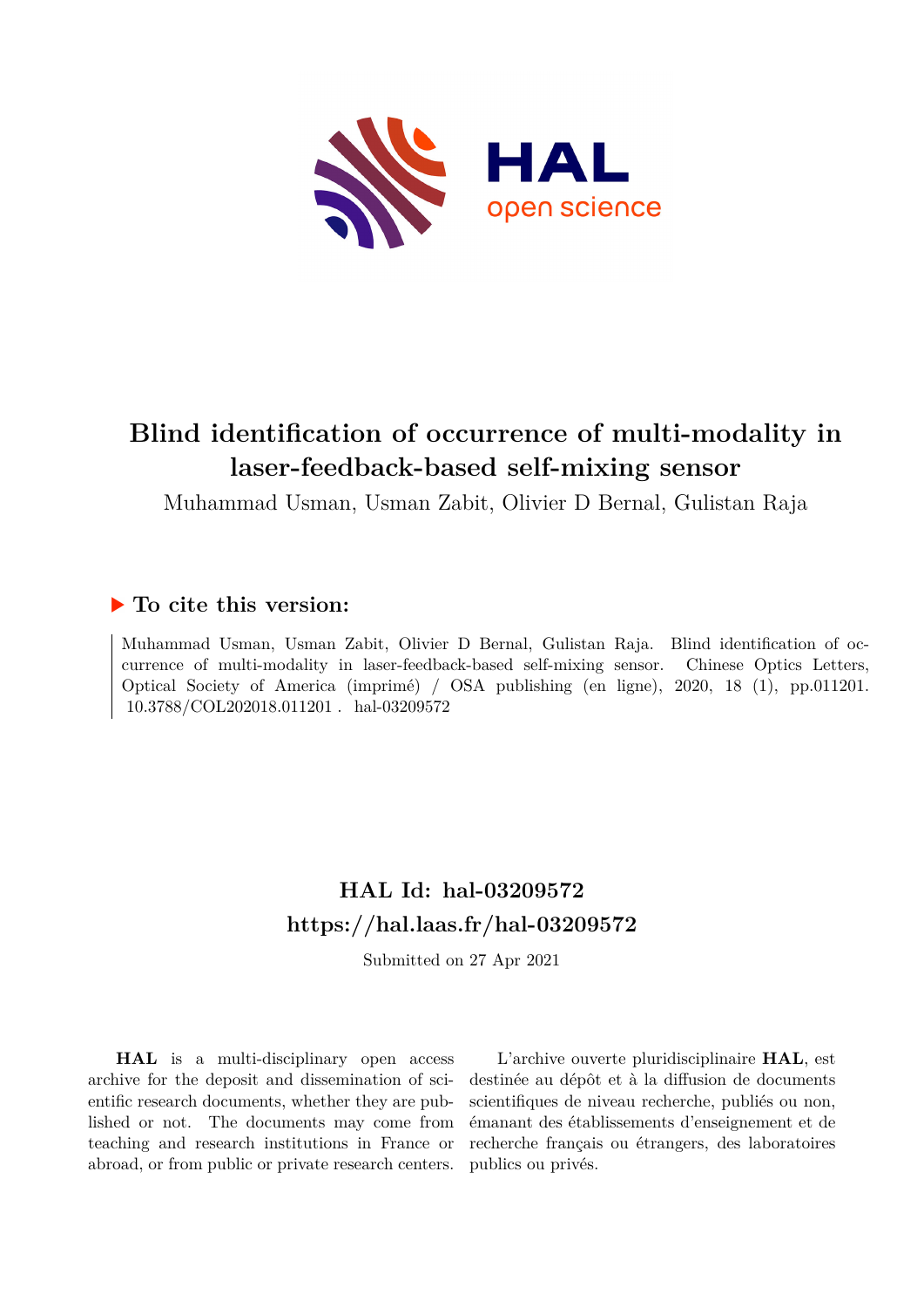# **Blind Identification of occurrence of multi-modality in laser feedback based self-mixing sensor**

**Muhammad Usman<sup>1</sup> , Usman Zabit<sup>2</sup>\*, Olivier D. Bernal<sup>3</sup> , and Gulistan Raja<sup>4</sup>**

*<sup>1</sup>Namal Institute, Mianwali, 42250, Pakistan*

*National University of Sciences & Technology (NUST), Islamabad, 44000, Pakistan Univ de Toulouse, INP, LAAS-CNRS, Toulouse F-31400, France University of Engineering & Technology, Taxila, 47080, Pakistan \* Corresponding author: usman.zabit@seecs.nust.edu.pk*

*Self-mixing interferometry (SMI) is an attractive sensing scheme which typically relies on mono-modal operation of employed laser diode. However, change in laser modality can occur due to change in operating conditions. So, detection of occurrence of multi-modality in SMI signals is necessary to avoid erroneous metric measurements. Typically, processing of multi-modal SMI signals is a difficult task due to the diverse and complex nature of such signals. However, the proposed techniques can significantly ease this task by identifying the modal state of SMI signals with 100% success rate, so that interferometric fringes can be correctly interpreted for metric sensing applications.* 

#### *doi: [10.3788/COL202018.011201](http://dx.doi.org/10.3788/COL202018.011201)*

SELF-MIXING (SM) or optical feedback (OF) interferometry [1,2] is actively researched for vibration, angle <sup>[3]</sup>, frequency<sup>[4]</sup>, size<sup>[5]</sup>, range-finding <sup>[6]</sup>, topographical  $[7]$ , and seismic applications<sup>[8]</sup> due to the simple, low-cost, and miniaturized nature of SM sensors. In order to design low-cost SM sensors, usually commercial off the shelf (COTS) laser diodes (LD) are preferred. However, due to OF inside the active laser cavity, such low-cost monomodal LDs are prone to mode switching (as a function of operating conditions [9-11]) resulting in multi-modal SM signals in which more than one laser mode undergoes SM. As a consequence, each interferometric fringe can no more be assumed to correspond to a remote displacement of  $\lambda/2$ (where  $\lambda$  is the wavelength of LD), because in case of bimodal or tri-modal SM, an individual SM fringe does not correspond to a displacement of  $\lambda/2$  anymore (see Fig.1) [9]. Multi-modal SM has been used to potentially increase measurement resolution [10] as well as to measure free spectral range of the laser [14]. However, any unidentified switching of a mono-modal laser sensor to multi-modal operation can cause any unidentified severe measurement error due to incorrect fringe interpretation.

The objective of this Letter is to robustly identify the occurrence of multi-modal SM signals so that an alert can be raised to appropriately interpret SM fringe-count and/or SM operating conditions can be changed (e.g. by changing LD current  $^{[12]}$  or amount of OF  $^{[13]}$ ) to revert back to monomodal SM operation  $[14,15]$  for which algorithms exist yielding high accuracy measurements [16-20] .

SM based multi-modality is reported to occur due to variation in parameters such as LD-to-target distance  $[21,22]$ , temperature  $[9]$ , or LD current  $[10,12]$ . Measurement of laser emission spectra confirmed existence of multiple laser modes undergoing SM signal [9,12,23] for different laser sources such as Fabry-Perot LD<sup>[21]</sup>, quantum cascade laser  $[23]$ , and VCSEL  $[10]$  etc.

Recently, a method based on an artificial neural network was proposed to classify mono-, and multi-modal SM signals with success rate of 98.75% <sup>[24]</sup>. However, this neural network based approach requires hand-crafted feature engineering. Pertinent features (based on temporal and spatial characteristics of SM fringes) are extracted only after performing correct SM fringe detection, a task which is difficult to achieve for noisy, experimental SM signals even when only one mode undergoes SMI, as attested by the use of advanced detection methods based on Hilbert transform <sup>[25]</sup>, customized wavelet transform <sup>[26]</sup>, double-derivative  $[27]$  and signal envelope tracking  $[28]$  etc. However, in this Letter, multi-modality of the SM signal is identified without using robust fringe detection by evaluating four different SM signal statistics under different noise, optical feedback strength, amplitude of target vibration, and laser modality conditions. Use of majority vote among the four techniques has provided 100% identification success rate.

Various mono- and multi-modal SM signals were acquired by using two different LDs, L637P5 by Oclaro® and HL6501MG by Hitachi®, one at a time. A polished metallic ring (mounted on a mechanical shaker, SF-9324 by PASCO®) was used as the remote vibrating target. L637P5 LD has operating wavelength  $\lambda_0$  of 637 nm and threshold current  $I_{th}$  of 20 mA, emitting 5 mW optical power. HL6501MG LD has  $\lambda_0$  of 650 nm and  $I_{th}$  of 45 mA, providing 35 mW optical power. Each LD has a built-in photodiode through which SM signals were obtained. Different mono- and multi-modal SM signals were acquired under varying optical feedback and LD operating current  $(I_{oper})$  conditions. Multi-modal SM signals were observed to occur when both the optical feedback coupling (by using the focusing lens) and  $I_{opel}I_{th}$  (by using higher  $I_{opel}$ ) well exceeded unity. Fig. 1(a-b) presents two multi-modal SM signals based on HL6501MG LD with  $I_{oper}/I_{th}$  ratio of 78mA/45mA=1.73, and 82mA/45mA=1.82 respectively under high optical feedback coupling. However, as optical feedback coupling was reduced (by de-focusing the lens) then mono-modal signal occurred even when  $I_{op}$   $I_{th}$  was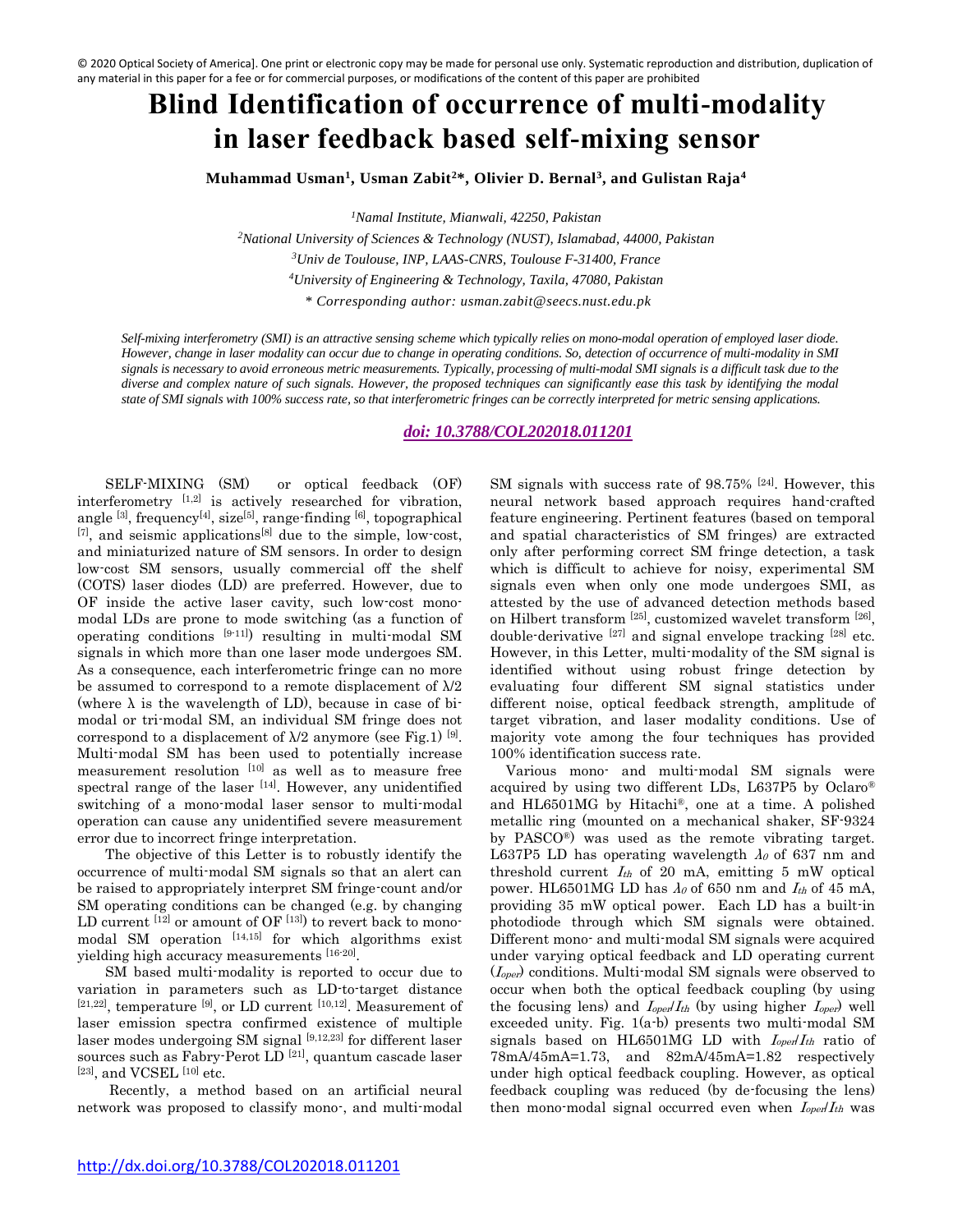

Fig. 1. Experimental multi- (a-b) and mono-modal (c) SM signals acquired under different optical feedback coupling and operating current conditions based on HL6501MG LD  $(I<sub>th</sub>=45mA)$  with  $I<sub>oper</sub>$  of (a-c) 78 mA, and (b) 82 mA.

1.73 (see Fig. 1 (c)). A dataset of 60 SM signals (30 monoand 30 multi-modal SM signals) is used to verify the performance of the proposed techniques using SM signal statistical parameters.

Each of the proposed four different techniques for identification of SM multi-modality is detailed below.

 Variance based technique (VBT) is based on the parameter  $var_{\text{r-diff}}$ , which is a measure of peak to peak dynamic variation of an SM signal. Clearly, var<sub>p-diff</sub> should be generally greater for a multi-modal SM signal due to composition of different modes producing dissimilar multimodal fringes, as opposed to a mono-modal signal in which similar fringes occur (see Fig. 1). Consequently, larger variation in amplitude occurs in multi-modal signals as compared to mono-modal signals.

However, to perform VBT on normalized SM signal, two main phases are required: (1) customized local maxima detection and  $(2)$  estimation and analysis of *var<sub>p-diff</sub>*. Customized local maxima detection is done by the following steps, which are also presented in Fig. 2.

1) First, inter-maxima separation  $(SM_{sep})$  is computed by using auto-correlation of SM signal.  $SM_{sep}$  is indicative of the distance in between two consecutive maxima.

2) Then, the mean value of input SM signal, denoted by  $\overline{SM}$ , is computed.

3) Input SM signal (having  $N$  number of samples) is divided into 'n' intervals by using  $n = round(N / SM_{sep})$ .

4) Then, local maxima of each interval is determined.

5) Valleys (SM signal portions with lower amplitude around local maxima) on left  $(lv)$  and right  $(rv)$  is determined, for each local maximum of every interval.

6) Valley-less maxima are discarded and maxima with



<http://dx.doi.org/10.3788/COL202018.011201> Fig.2.Flowchart of customized maxima detection technique



Fig. 3. Flowchart of variance based technique (VBT).

both valleys are retained.

 7) Finally, amplitude values of maxima (having both valleys) are compared with  $\overline{SM}$ , and maxima with greater amplitude values are retained and considered as genuine maxima, while those with lower amplitude values are removed.

VBT second phase steps (see Fig. 3) are detailed below:

1) Differentiation of amplitude values of detected maxima  $(mx_{diff})$  is taken to determine peak to peak dynamic variations ( $var_{\text{diff}}$ ).

2) var<sub>p-diff</sub> is determined by taking variance of  $mx<sub>diff</sub>$ values.

3) A threshold value  $(th_{vr})$  of var<sub>p-diff</sub> is employed and is compared with *var<sub>p-diff</sub>* value of under-process SM signal to determine the modality of input signal. If th<sub>vr</sub>  $\langle var_{\text{r-diff}}\rangle$ then input SM signal is considered a multimodal signal else it is considered a mono-modal signal. Note that this threshold (as well as subsequent thresholds in other techniques) is set in the light of various simulation results obtained under varying optical feedback coupling, amplitude of target vibration, and noise conditions as detailed ahead.

Kurtosis based technique (KBT) is based on the statistical parameter of kurtosis which is indicative of a signal's irregularity. Usually, amplitude of multi-modal SM signals is more irregular as compared to that of monomodal SM signals. Thus, kurtosis value of a SM signal, denoted by  $SM_{kur}$ , can be used to extract information about its modality, where

$$
SM_{kur} = \frac{\sum_{i=1}^{N} (SM_i - \overline{SM})^4)/N}{S^4}
$$
 (1)

Here S denotes the standard deviation value of the input SM signal. A threshold value  $(th_{kur})$  is set (by using simulation results) and is compared with  $SM_{kur}$  If  $SM_{kur}$  $th_{kur}$  then input SM signal is considered multi-modal, else it is considered a mono-modal SM signal. Steps of KBT are shown in Fig (4).

Skewness based Technique (SBT) uses the statistical parameter of skewness which is a measure of asymmetry of the SM data around the sample mean. Conventionally, mono-modal SM signals are evenly distributed around the mean value. However, most commonly encountered multimodal signals are not even around the mean value. Thus, skewness parameter of a SM signal (denoted by  $SM_{\text{skw}}$ ) can also be useful in classifying the modality of a SM signal,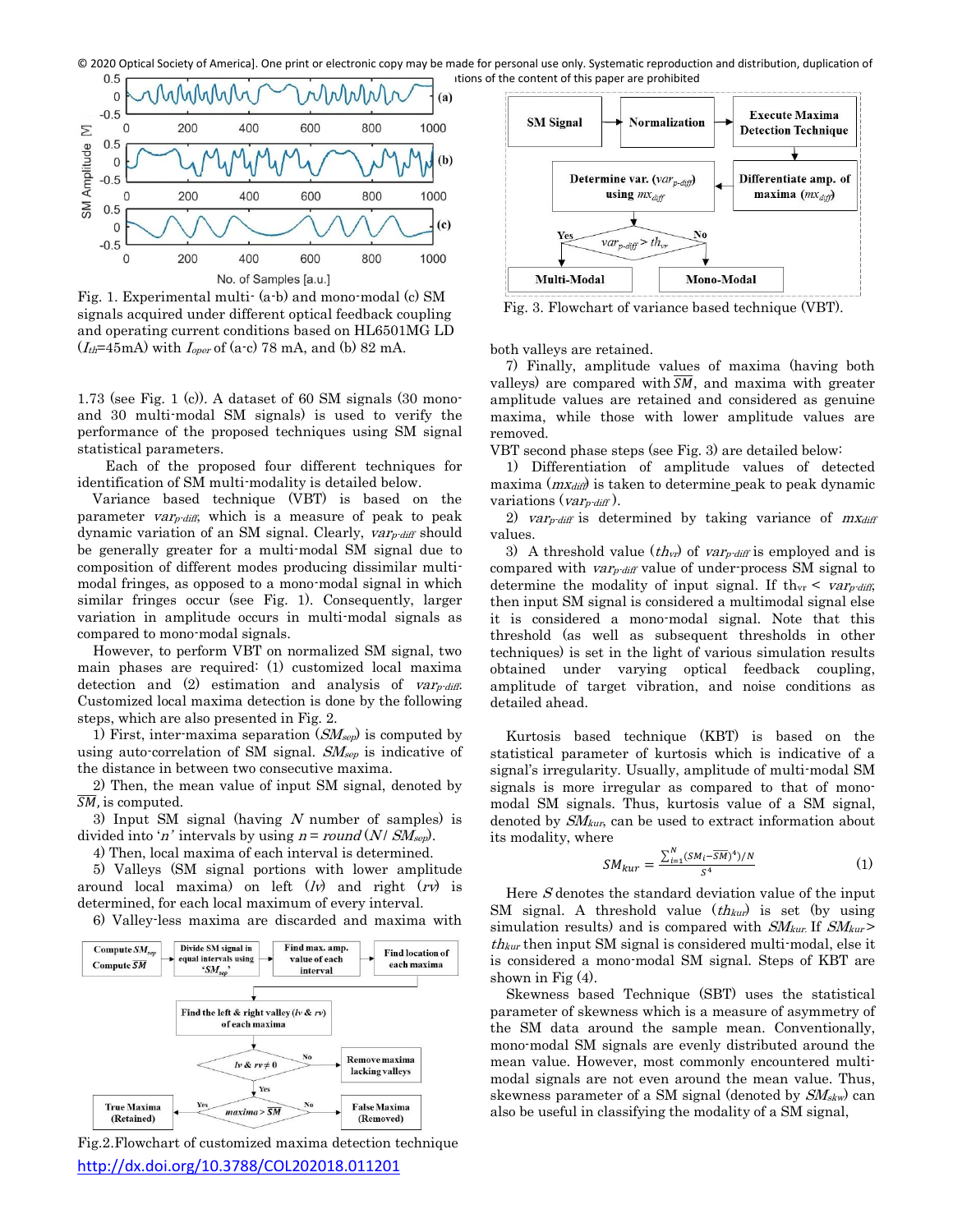© 2020 Optical Society of America]. One print or electronic copy may be made for personal use only. Systematic reproduction and distribution, duplication of aterial in this paper for a fee or for commercial purposes, or modifications of the content of this paper are prohibited



Fig. 4. Steps of Kurtosis based technique (KBT), skewness based technique (SBT), and skewness-kurtosis based technique (SKBT).

$$
SM_{skw} = \frac{\sum_{i=1}^{N} (SM_i - \overline{SM})^3 / N}{S^3}
$$
 (2)

Thus,  $SM_{\text{skw}}$  is determined, and is compared with the corresponding threshold value of skewness parameter  $(th_{skw})$  to ascertain the modality of input SM signal, Steps of this technique are also shown in Fig (4).

Skewness-kurtosis based technique (SKBT) is based on the ratio  $(SM_{skur} = SM_{kurl}SM_{skw})$  of above-mentioned SM signal parameters. As both  $S\!M_{\text{kur}}$  and  $S\!M_{\text{skw}}$  detailed above are good indicators of multi-modality, so their ratio  $(SM<sub>skur</sub>)$ is also investigated for identifying multi-modality. (Note that to avoid division by values of  $\mathit{SM}_{\mathit{skw}}$  approaching 0, all values of  $SM_{\text{skw}}$  < 0.02 were set to 0.02 to plot  $SM_{\text{skur}}$  in Fig.  $5(d)$ .) Absolute value of  $SM<sub>skur</sub>$  is compared with employed threshold value ( $th_{skur}$ ). If  $SM_{skur}$  <  $th_{skur}$  then under-process SM signal is considered multi-modal else it is considered mono-modal. Steps of SKBT are also shown in Fig (4).

Let us now discuss how the various threshold values, used in each of the four presented techniques, were set by performing simulations for a representative sample of SM signals, by using SM model<sup>[14]</sup> under different optical feedback coupling (such as frequently encountered weak-, and moderate-optical feedback regime  $[1,2]$ ), amplitude of target vibration in terms of  $\lambda_0$ , and additive noise (resulting in different signal to noise ratio (SNR) of SM signals) conditions. Evolution of different parameters with respect to C, and amplitude of target vibration in the absence of noise for mono-model operation can be observed from Fig. 5. It can be observed from Fig. 5(a) that *varp-diff* is always lower than 0.017 for mono-modal noiseless SM signals. In Fig. 5(b) *SMkur* increases with *C* which is expected since the more *C* increases the more asymmetric the SM fringes become. Regarding *SMskw* (see Fig. 5(c)), for low *C* values (close to one), *SMskw* is close to zero as positive and negative fringes are similar. Then, as C increases,  $|SM_{skw}|$ value tends to increase due to the increasing asymmetry between the positive and negative fringes of SM signal.

Furthermore, to ascertain impact of additive noise on chosen parameters, simulations for weak feedback regime  $(C = 0.1)$  and moderate feedback regime  $(C = 4)$  are also performed (see Table 1 and Table 2 respectively). Two weak- and moderate-feedback regime SM signals under different noise conditions ( $SNR = 10$  dB and  $SNR = 40$  dB) are graphically shown in Fig. 6 as well. Value of  $C = 4$  is



Fig. 5. Evolution of parameters with respect to  $C$  and target vibration amplitude for noiseless mono-modal signal (a) var<sub>p</sub>-diff (b)  $SM_{kur}$ , (c)  $SM_{skw}$ , and (d)  $|M_{skur}|$ 

specifically chosen to perform noise analysis as it generally corresponds to the worst-case statistical parameter values.

It can be observed from Table 1 and Fig. 6 that value of parameters such as  $var_{\text{pdf}}$  is decreasing significantly as SNR improves. Higher SNR values result in fewer local maxima generated by noise (and thus not genuine fringes) to be wrongly considered as fringe. Therefore, the calculation of  $var_{\text{r-diff}}$  will not take them into account and hence *var<sub>p</sub>-diff* value will decrease.

Conduct of these simulations under different levels of noise, amplitude of target vibration, and OF coupling provides information about the expected range and worstcase value of proposed parameters, resulting in extraction of different threshold values (see Table 3).



Fig. 7. (a-b) Sample correctly identified experimental mono-modal SM signals.



Fig. 8. Sample correctly identified experimental (a) bimodal-, and (b) tri-modal- SM signals.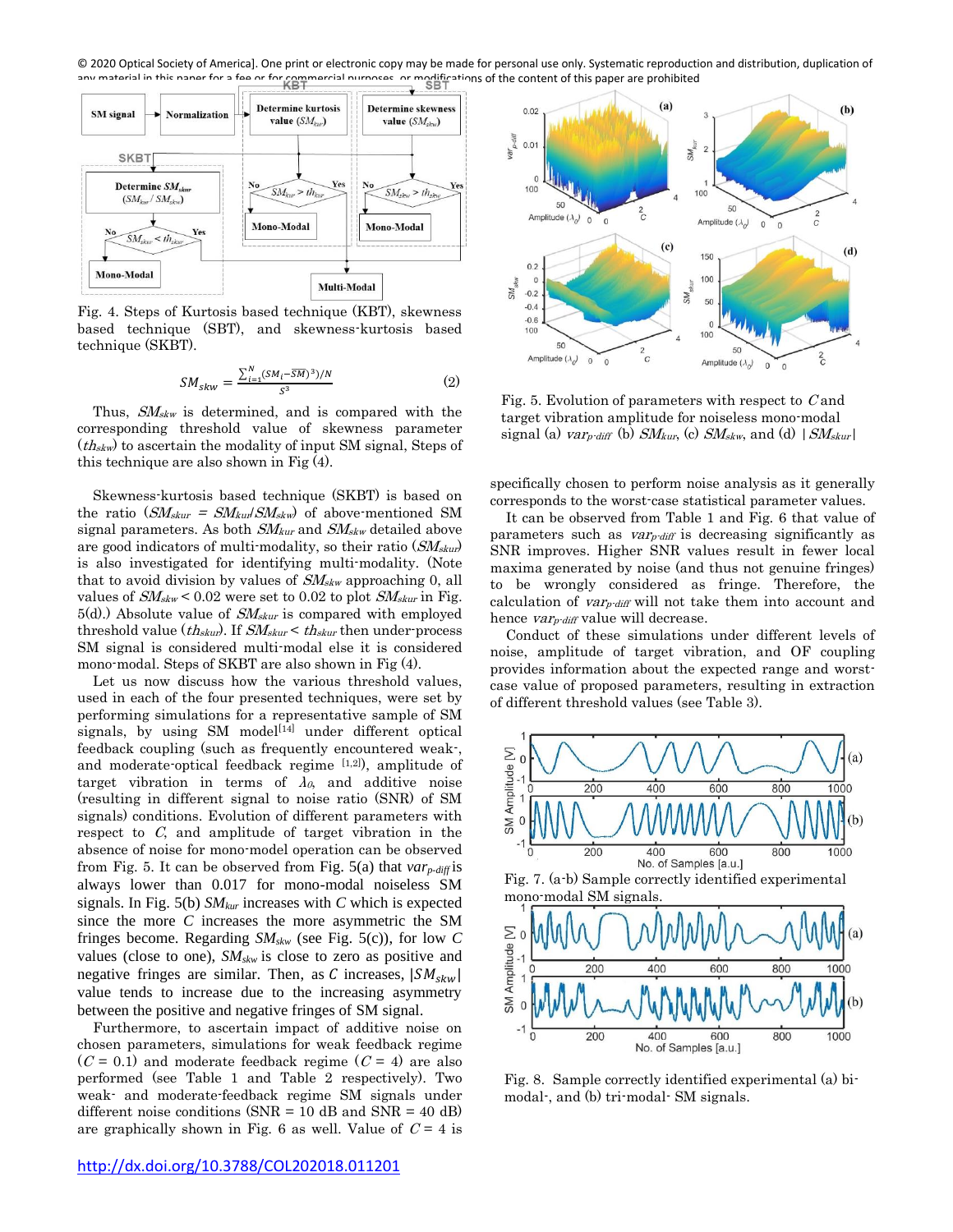© 2020 Optical Society of America]. One print or electronic copy may be made for personal use only. Systematic reproduction and distribution, duplication of any material in this paper for a fee or for commercial purposes, or modifications of the content of this paper are prohibited

Table 1. Values of statistical parameters of simulated normalized mono-modal SM signals for varying SNR under weak-feedback regime for  $C = 0.1$ , and amplitude =  $5\lambda_0$ .

| Techs.      | Feats.                       | SNR.<br>(10 dB) | SNR.<br>(20 dB) | SNR.<br>(30 dB) | SNR.<br>$(40 \text{ dB})$ |  |
|-------------|------------------------------|-----------------|-----------------|-----------------|---------------------------|--|
| VBT         | Varpdiff                     | 0.015           | 0.012           | 0.012           | 0.008                     |  |
| <b>KBT</b>  | $\mathit{SM}_{\mathit{kur}}$ | 1.718           | 1.452           | 1.433           | 1.429                     |  |
| <b>SBT</b>  | $\mathit{SM}_{\rm skw}$      | 0.149           | 0.144           | 0.142           | 0.141                     |  |
| <b>SKBT</b> | $SM_{skur}$                  | 11.458          | $10.053\,$      | 9.821           | 9.510                     |  |

Table 2. Statistical parameters' values for simulated normalized mono-modal SM signals for varying SNR under moderate-feedback regime  $(C=4)$ , and amplitude =  $5\lambda_{0.}(a)$ 

| Techs.      | Feats.                        | <b>SNR</b><br>(10 dB) | <b>SNR</b><br>(20 dB) | <b>SNR</b><br>(30 dB) | <b>SNR</b><br>(40 dB) |
|-------------|-------------------------------|-----------------------|-----------------------|-----------------------|-----------------------|
| VBT         | <b>Var</b> <sub>pdiff</sub>   | 0.016                 | 0.011                 | 0.007                 | 0.006                 |
| KBT         | $SM_{\scriptscriptstyle{bm}}$ | 2.267                 | 2.253                 | 2.099                 | 2.007                 |
| <b>SBT</b>  | $\mathcal{SM}_{\rm skw}$      | $-0.345$              | $-0.340$              | $-0.326$              | $-0.320$              |
| <b>SKBT</b> | $SM_{skur}$                   | 6.777                 | 6.627                 | 6.162                 | 6.103                 |

Table 3. Extracted threshold values of proposed statistical parameters based on simulations on mono-modal SM signals under varying optical amplitude, and signal to noise ratio feedback, vibrating

|                  | VRT      | KRT                          | QRT                     | SKRT                   |
|------------------|----------|------------------------------|-------------------------|------------------------|
| <i>Features</i>  | Varpdiff | $\mathit{SM}_{\mathit{kur}}$ | $\mathit{SM}_{\rm skw}$ | $\vert$ SMskur $\vert$ |
| Threshold values | ገ በ17    | 97                           | Ռ Զ                     | 5                      |

In order to determine the performance of proposed techniques, experimental dataset was tested to identify the modality of these SM signals by using threshold values of Table 3. Results are presented in Table 4, where  $N_{\text{mon}}$  and  $N_{mul}$  indicates number of tested mono-, and multi-modal SM signals respectively. Likewise, Nmon-Ti and Nmul-Ti indicates number of truly identified mono- and multimodal SM signals respectively. Furthermore, Nmon-Fi and  $N_{mul\text{-}Fi}$  are the number of SM signals which are falsely



Fig. 6. Simulated mono-modal SM signals with SNR of 10 dB and 40 dB in case of (a) weak feedback regime  $(C =$ 0.1) and (b) moderate feedback regime  $(C = 4)$ .

identified as mono-, and multi-modal SM signals respectively.  $N_{to}$  represents the total number of truly identified SM signals. In the last column,  $R_s$  represents the overall success rate of proposed techniques.

Table 4 Performance of proposed techniques by testing experimentally acquired dataset of 60 SM signals

| Techs.      | $N_{\!mm}$<br>$N_{mul}$ |    |    | $N_{mon\ Ti}$ $N_{mul\ Ti}$ $N_{mon\ Fi}$ $N_{mul\ Fi}$ $N_{to\ Ti}$ $R_s$ |          |     |     |
|-------------|-------------------------|----|----|----------------------------------------------------------------------------|----------|-----|-----|
| VBT         | 30/30                   | 30 | 21 | 9                                                                          |          | 51  | 85  |
| <b>KBT</b>  | 30/30                   | 24 | 21 | 9                                                                          | 6        | 45  | 75  |
| <b>SBT</b>  | 30/30                   | 29 | 26 | $\overline{4}$                                                             |          | 55  | 91  |
| <b>SKBT</b> | 30/30                   | 26 | 30 | $\theta$                                                                   | 4        | 56  | 93  |
| MV          | 30/30                   | 30 | 30 | $\theta$                                                                   | $\theta$ | 100 | 100 |

An analysis of misidentified signals led to the observation that misidentification by the proposed techniques occurred for different SM signals. So, majority voting (MV) based on results of the four techniques was undertaken (for each tested signal) resulting in 100% success rate. If lower number of parameters is used for the sake of reducing the complexity of the blind identification then  $R_s = 95\%$  if VBT is not used while  $R_s = 92\%$  if only VBT and SBT are used, inclusive of MV in both the cases. Some correctly identified mono- and multi-modal experimental SM signals are graphically presented in Fig. 7, and Fig. 8, respectively.

To conclude, an OF based LD can provide multi-modal SM signal in place of usually encountered mono-modal SM signal because of mode-hopping caused by change in operating conditions such as LD-to-target distance. This can cause misinterpretation of SM fringe-count, resulting in drastic increase in metric measurement error. To avoid this error, a continuous monitoring of SM signal is necessary, so that, as SM signal becomes multi-modal, it could be detected immediately and possibly reverted back to mono-modal behavior (e.g. by changing LD current or OF strength). In this Letter, different techniques, based on SM signal statistics, are evaluated for future continuous monitoring of emission modality of low-cost LD based SM sensor. These proposed techniques have been successfully tested on experimentally acquired mono-, and multi-modal SM signals with success rate of 85% (VBT), 75% (KBT), 91% (SBT), and 93% (SKBT). Importantly, use of majority voting among the four proposed techniques has provided 100% success rate of SM modality identification.

#### References

- 1. Taimre T, Nikolić M, Bertling K, Lim YL, Bosch T, Rakić AD. Laser feedback interferometry: A tutorial on the self-mixing effect for coherent sensing. Advances in Optics and Photonics. 2015;7(3):570-631.
- 2. Donati S. Developing self‐mixing interferometry for instrumentation and measurements. Laser & Photonics Reviews. 2012;6(3):393-417.
- 3. Sun W, Liu J, Gui H, Lu A, Wang H, Lu Y. Simultaneous measurement of vibration amplitude and rotation angle based on a single-channel laser selfmixing interferometer. Chinese Optics Letters. 2016;14(2):021201.